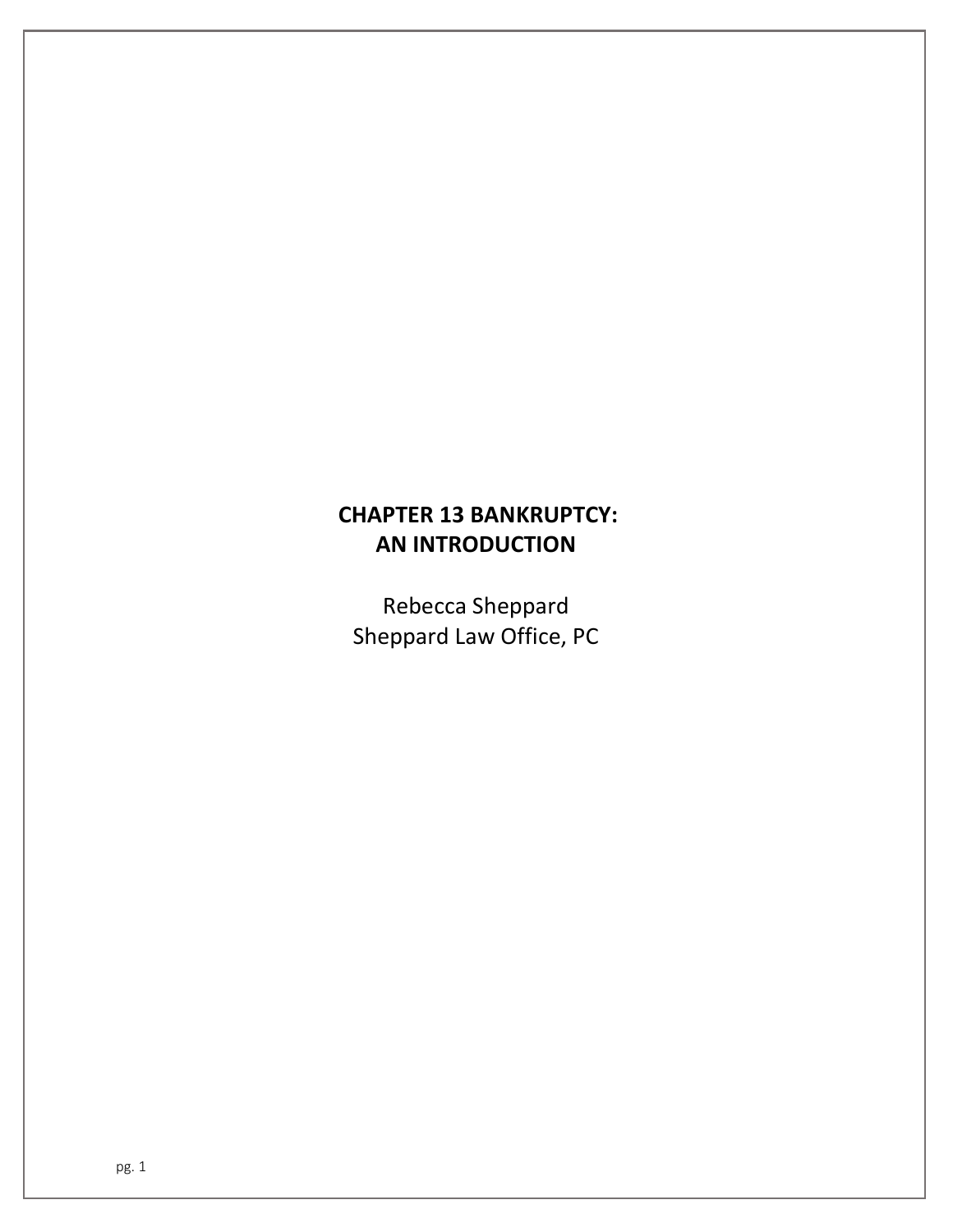# PART 1

# GENERAL TERMS AND CONCEPTS

Below are some general concepts and terminology that must be understood in order to appreciate the law and mechanics of chapter 13. These concepts include the policy behind bankruptcy, discharge, the common types of bankruptcy available to individuals, the bankruptcy estate, the trustee, and the automatic stay.<sup>1</sup>

## THE PURPOSE OF CONSUMER BANKRUPTCY

The purpose of bankruptcy is two-fold: 1) to provide individuals with a fresh start, and 2) to preserve the status quo in order to ensure an orderly and fair distribution of any non-exempt assets. The Supreme Court has described this fresh start as, "a new opportunity in life, unhampered by the pressure and discouragement of preexisting debt."  $2$  The safety net provided by bankruptcy is an incentive to continue to be a productive member of society.<sup>3</sup> Fundamentally, this fresh start is intended for the "… honest but unfortunate debtor." <sup>4</sup>

#### THE DISCHARGE

The ultimate goal of nearly all personal bankruptcies is the discharge. Discharge releases the debtor from personal liability on nearly all debts and gives the debtor the "fresh start" that bankruptcy is meant to provide.<sup>5</sup> Certain debts are

<sup>&</sup>lt;sup>1</sup> Throughout these materials, all references to the code are to the Bankruptcy Code, Title 11 U.S.C.

<sup>2</sup> Local Loan Co. v. Hunt, 292 U.S. 234, 244, 54 S. Ct. 695,78 L. Ed. 1230 (1934); Perez v. Campbell, 402 U.S. 637, 648; 91 S. Ct. 1704, 1710 (1971).

<sup>3</sup> In re Kopstein, 163 B.R. 573 (Bkrtcy. N.D. Cal. 1994).

<sup>4</sup> Grogan v. Garner, 498 U.S. 279, 286-87, 111 S. Ct. 654 (1991).

<sup>5</sup> 11 U.S.C. § 524.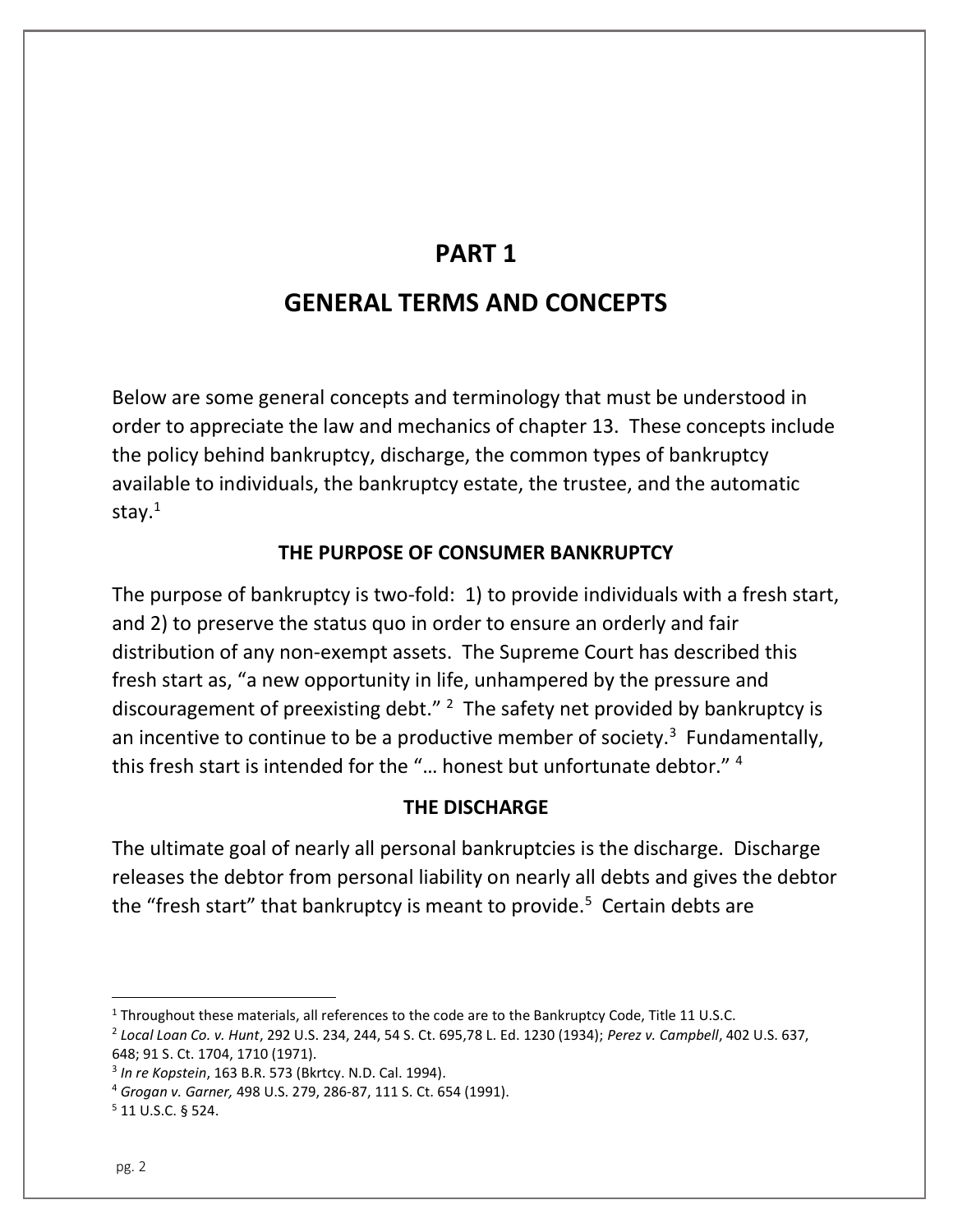nondischargeable and include, for example, domestic support obligations and certain taxes.<sup>6</sup>

#### THE TYPES OF BANKRUPTCY AVAILABLE

The two most common types of relief are found in Chapters 7 and 13 of the Bankruptcy Code. In chapter 7, often referred to as "straight bankruptcy," or "liquidation bankruptcy," any non-exempt assets are liquidated for the benefit of creditors. Absent any irregularities, discharge is entered roughly ninety days from the commencement of the case. Chapter 13, often referred to as a "wage earner plan" or "reorganization," allows an individual to restructure his financial affairs while retaining his assets. A chapter 13 plan typically involves payment of an individual's debts over time and out of future income. Upon successful completion of the chapter 13 plan, the debtor receives a discharge.<sup>7</sup> The discharge obtained in chapters 7 and 13 are similar. There are, however, some differences between the chapter 7 and chapter 13 discharge, which will later be discussed in detail.<sup>8</sup>

#### THE BANKRUPTCY ESTATE

A "bankruptcy estate" is an artificial legal entity created upon the commencement of the case.<sup>9</sup> The estate generally includes most interests of the debtor in any property, including community property, as of the filing of the case.<sup>10</sup> The nature of the debtor's interest in property is generally a question of state law and the estate's rights in the property do not exceed those of the debtor.<sup>11</sup> Generally, property acquired after a chapter 7 is filed does not become estate property.<sup>12</sup> Exceptions include inheritances acquired within 180 days of the petition date.<sup>13</sup> In chapter 13, all after-acquired property, including earnings, are estate property.<sup>14</sup>

- <sup>9</sup> 11 U.S.C. §541(a).
- $10$  Id.

<sup>12</sup> 11 U.S.C. 541(a).

 $6$  11 U.S.C. § 523(a).

<sup>7</sup> 11 U.S.C. § 1328.

<sup>8</sup> See, i.e. § 523(a)(15).

<sup>11</sup> In re Crossman, 259 B.R. 301 (Bankr. N.D. Ill. 2001).

 $13$  11 U.S.C. § 541(a)(5).

<sup>14</sup> 11 U.S.C. § 1306(a)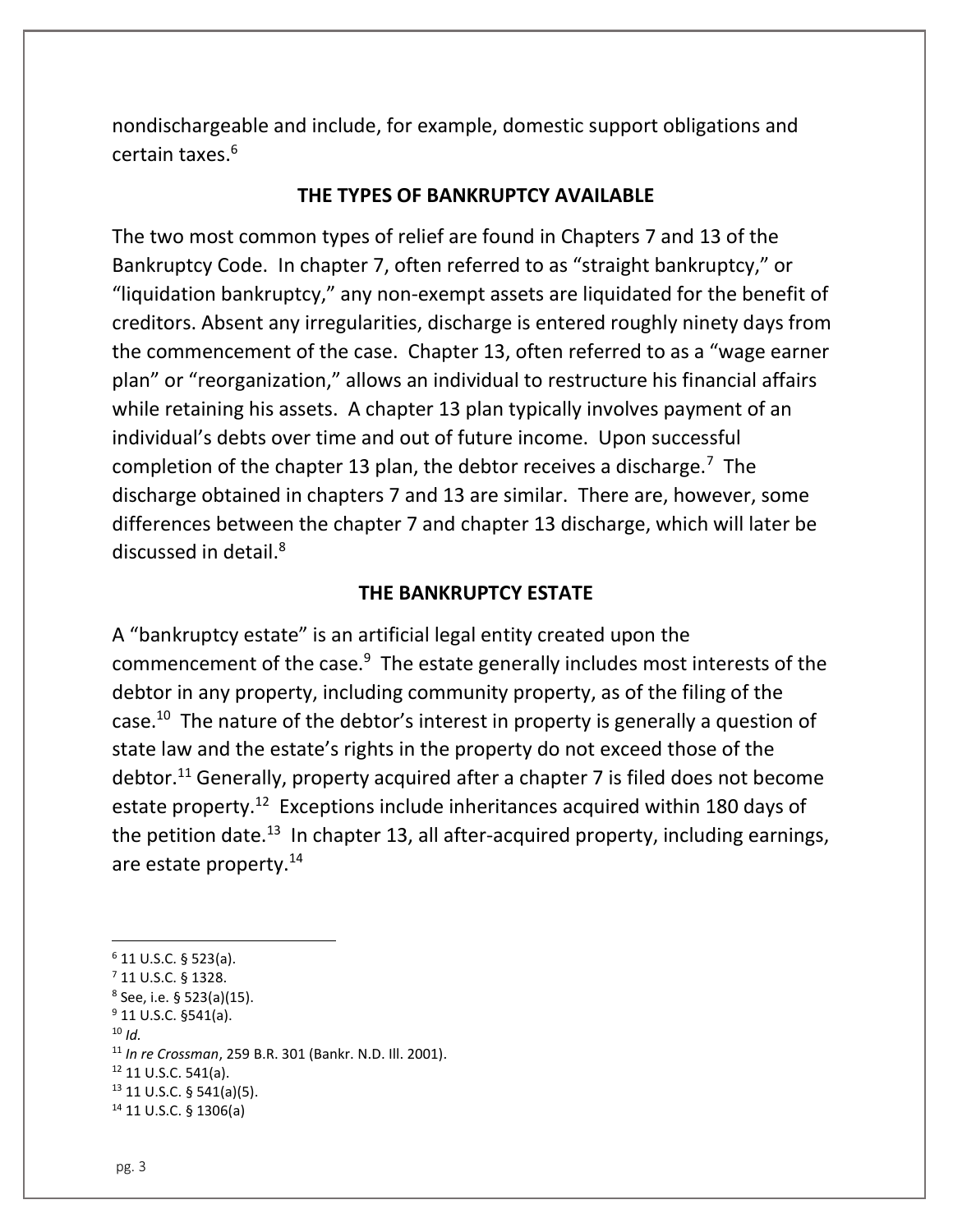### THE DEBTOR'S EXEMPTIONS

When an individual files a petition for bankruptcy relief, he is entitled to claim as exempt certain property under Section 522. Exempt property is property which the debtor is permitted to retain and which cannot be liquidated for the benefit of creditors. The purpose of exemption laws is to allow debtors to retain property that is essential to daily life, such as home equity, vehicles, home furnishings, and clothing. In some states, including Washington, debtors may choose from state or federal exemptions depending upon which statutes best protects his assets.<sup>15</sup> The debtor's interests in nonexempt property of value are available for the benefit of his creditors.

#### THE TRUSTEE

A trustee is appointed in every chapter 7 or 13 case.<sup>16</sup> The trustee's principal role is to represent the interests of the unsecured creditors.  $17$  The Bankruptcy Code imparts upon the trustee the duty to collect and liquidate non-exempt assets and to distribute the proceeds pursuant to the rules of distribution.<sup>18</sup> The chapter 13 trustee evaluates the plan and serves as a disbursing agent.<sup>19</sup> The trustee theoretically ensures that the parties act in good faith and play by the rules.

#### THE AUTOMATIC STAY

One of bankruptcy's most powerful tools (if not the most powerful) is the automatic stay which arises by operation of law upon the filing of the case. The stay serves as an injunction which halts collection actions by creditors from the moment case is filed.<sup>20</sup> "It is designed to effect an immediate freeze of the status quo by precluding and nullifying post-petition actions, judicial or nonjudicial, in nonbankruptcy fora against the debtor or affecting the property of the estate. $"^{21}$ The basic purpose of the stay is to protect the debtor and his property and affords the debtor a "breathing spell" from his creditors. <sup>22</sup>

 $21$  Hillis Motors, Inc. v. Hawaii Auto. Dealers' Ass'n, 997 F.2d 581, 585 (9<sup>th</sup> Cir. 1993). <sup>22</sup> H.R. Rep. No. 95-595, at 340 (1977); see In re Ionosphere Clubs, Inc., 922 F.2d 984(2<sup>nd</sup> Cir. 1990).

<sup>15</sup> 11 U.S.C. § 522(b); Title 6 RCW.

<sup>16</sup> 11 U.S.C. §§ 701, 1302.

<sup>17</sup> 11 U.S.C. §§ 704, 1302.

<sup>18</sup> 11 U.S.C. §§ 507, 704, 726, 1302.

<sup>19</sup> 11 U.S.C. § 1302(b).

<sup>20</sup> 11 U.S.C. § 362.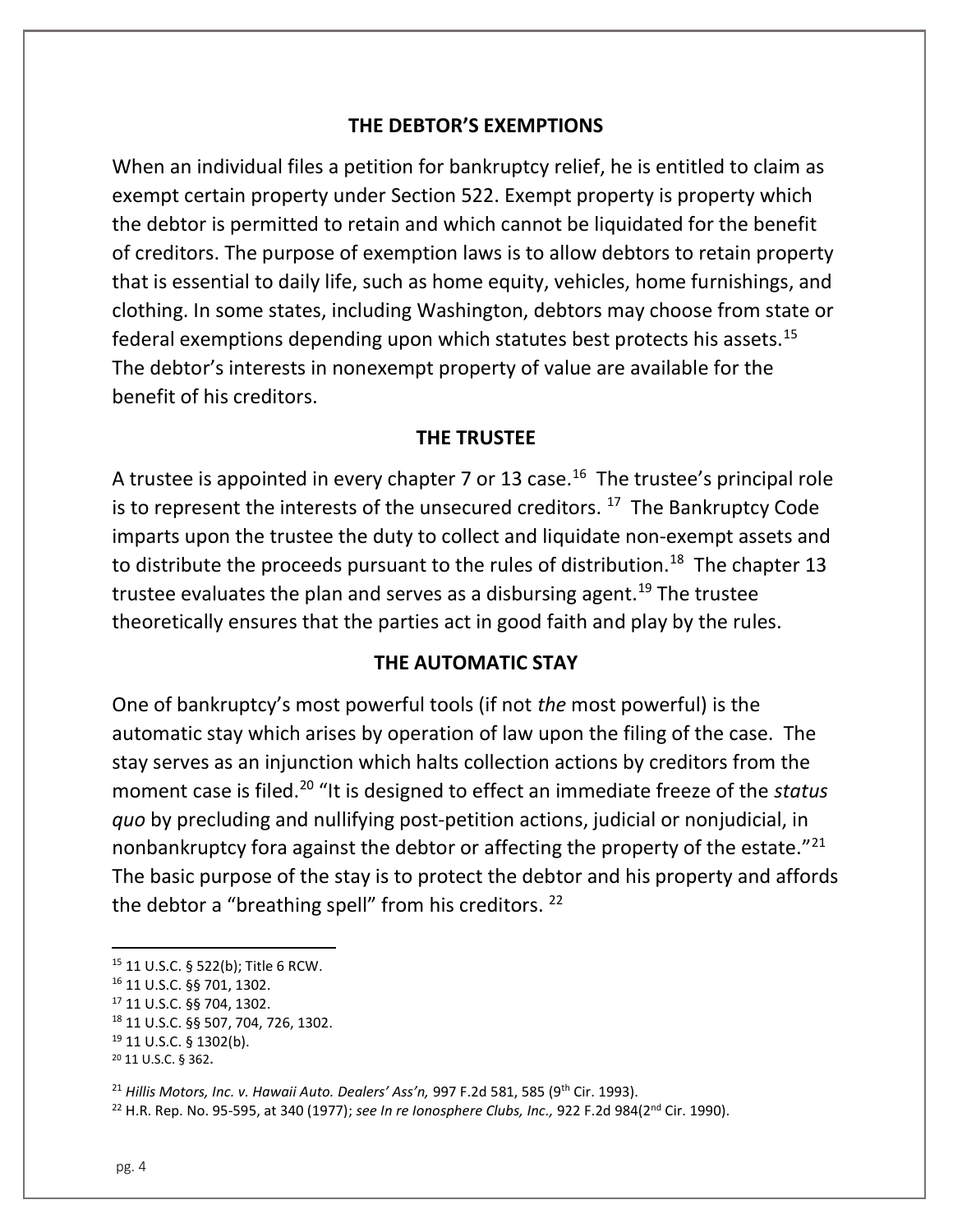# PART 2

# CHAPTER 13: THE FUNDAMENTALS

Drafting a confirmable chapter 13 plan can be complicated. In addition to understanding the substantive law, a debtor's attorney must be aware of and follow applicable federal and local rules. The following section is designed to provide an overview of the basic process and is not intended to be a "deep dive" into the mechanics of completing the required schedules and forms or of drafting a chapter 13 plan.

## WHO IS ELIGIBLE TO BE A DEBTOR IN CHAPTER 13?

Chapter 13 is only available to individuals<sup>23</sup> (or legally married couples) with regular income and who reside, are domiciled, or have a place of business or property in the United States.  $24$  An "individual with regular income" is defined as "any individual whose income is sufficiently stable and regular to enable such individual to make payments under a plan under chapter 13."<sup>25</sup> Regular income is not limited to "wages," but includes government benefits, domestic support payments, retirement income, or any other "regular" income. <sup>26</sup> Courts have found that even regular payments from family or friends can qualify as regular income.<sup>27</sup>

In addition to the regular income requirement, a chapter 13 debtor must meet the so-called "debt limits." Chapter 13 is not available to debtors (whether individuals or married) with more than \$419,275 in non-contingent, liquidated, unsecured debts OR \$1,257,850 of non-contingent, liquidated, secured debts.<sup>28</sup> These amounts are adjusted every three  $(3)$  years.<sup>29</sup> Practically speaking, these limits do not often present an obstacle to chapter 13 relief.

<sup>23</sup> 11 U.S.C. § 101(41).

<sup>24</sup> 11 U.S.C. §§ 109(a), 302(a).

<sup>25</sup> 11 U.S.C. §101(30)

<sup>&</sup>lt;sup>26</sup> See H.R. Rep. No. 95-595, at 119 (1977).

<sup>27</sup> In re Rowe, 110 B.R. 712 \*Bankr. E.D. Pa. 1990).

<sup>28</sup> 11 U.S.C. § 109(e).

<sup>29</sup> 11 U.S.C. §104(b).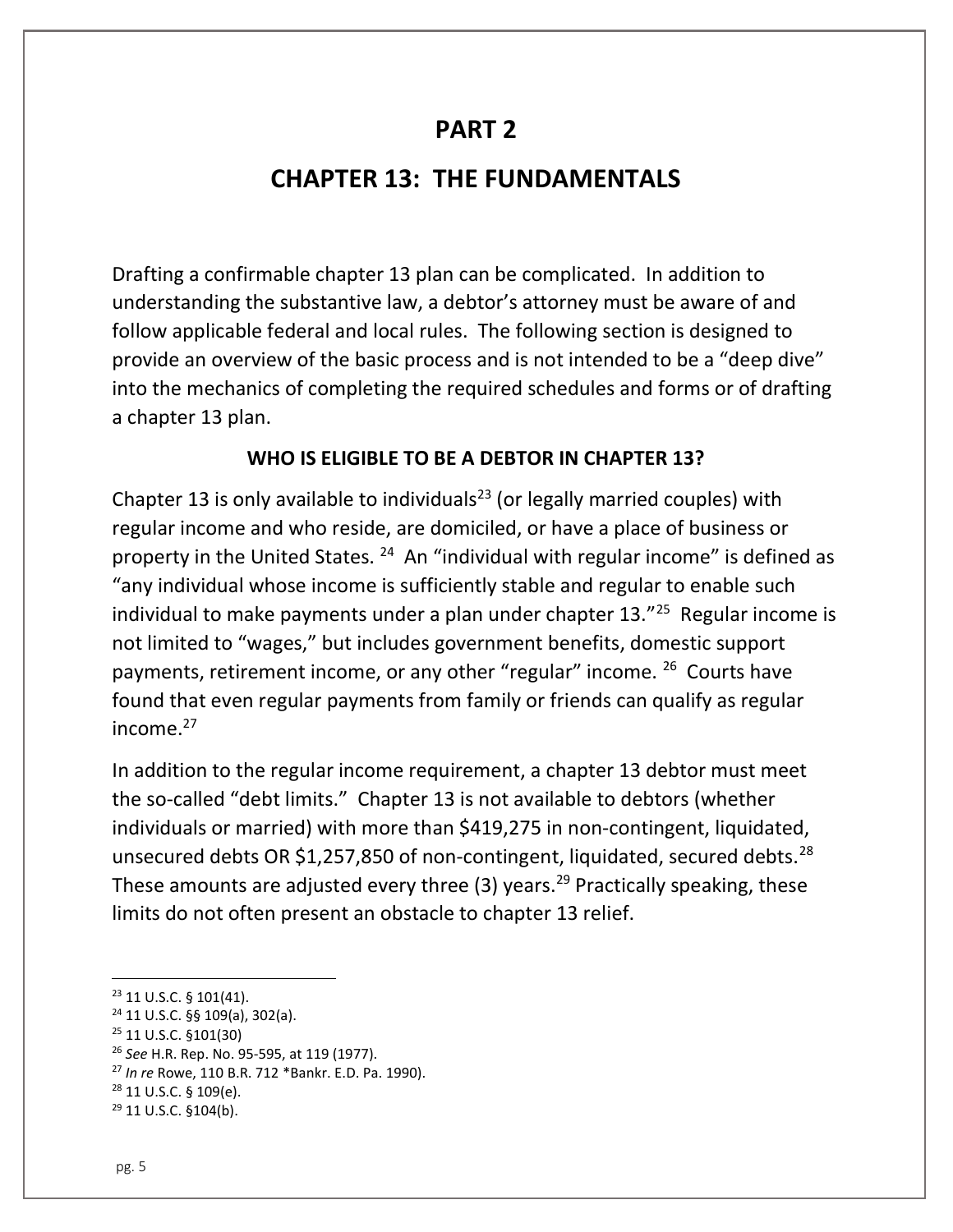In an effort to prevent manipulation of the system, eligibility is also contingent on whether the debtor has *voluntarily* dismissed a previous chapter 13 case within 180 days of the petition date following a motion for relief from stay.<sup>30</sup> Similarly, a debtor must not have had a previous case dismissed by the court within the preceding 180 days for failure to comply with a court order.<sup>31</sup>

### HOW DOES CHAPTER 13 "WORK?"

The filing of the petition operates as an order for relief and sets the case into motion.<sup>32</sup> The automatic stay arises immediately<sup>33</sup> and a trustee is appointed.<sup>34</sup> The petition is accompanied by the schedules, statement of financial affairs, and other required documents.<sup>35</sup> Within fourteen (14) days of the petition date, the debtor must file the chapter 13 plan.<sup>36</sup> Some districts, such as the Eastern District of Washington, have adopted a form plan which must be utilized. The plan provides for payments from the debtor to the trustee on a regular basis.<sup>37</sup> Those funds are then distributed to creditors pursuant to the terms of the plan.<sup>38</sup>

Creditors' claims are divided into three (3) main categories: Priority, secured, and unsecured. The category into which a claim falls determines its treatment in the plan, giving debtors the ability to treat some claims better than others.<sup>39</sup> Priority claims, such as recently incurred taxes and child support arrears, enjoy special treatment and must be paid in full with few exceptions.<sup>40</sup> Holders of secured claims such as vehicle loans must receive either full payment, the value of the collateral, or the collateral itself. $41$  It is not usually required that unsecured creditors be paid in full, but they must receive at least what would have been distributed in a theoretical chapter  $7.^{42}$  This is often referred to as the "best interests of the creditors test." The debtor must commit his disposable monthly

 11 U.S.C. § 109(g).  $31$  Id. 11 U.S.C. § 301. 11 U.S.C. § 362. <sup>34</sup> In the Eastern District of Washington, there is a standing chapter 13 trustee. 11 U.S.C. § 521, Fed. R. Bankr. P. 1007(b). Fed. R. Bankr. P. 3015. 11 U.S.C. 1322. 38 11 U.S.C. 1302. 11 U.S.C. 1322(b)(1). 11 U.S.C. §§ 507, 1322(a)(2). 11 U.S.C. § 1325(a)(5). 11 U.S.C. § 1325(a)(4).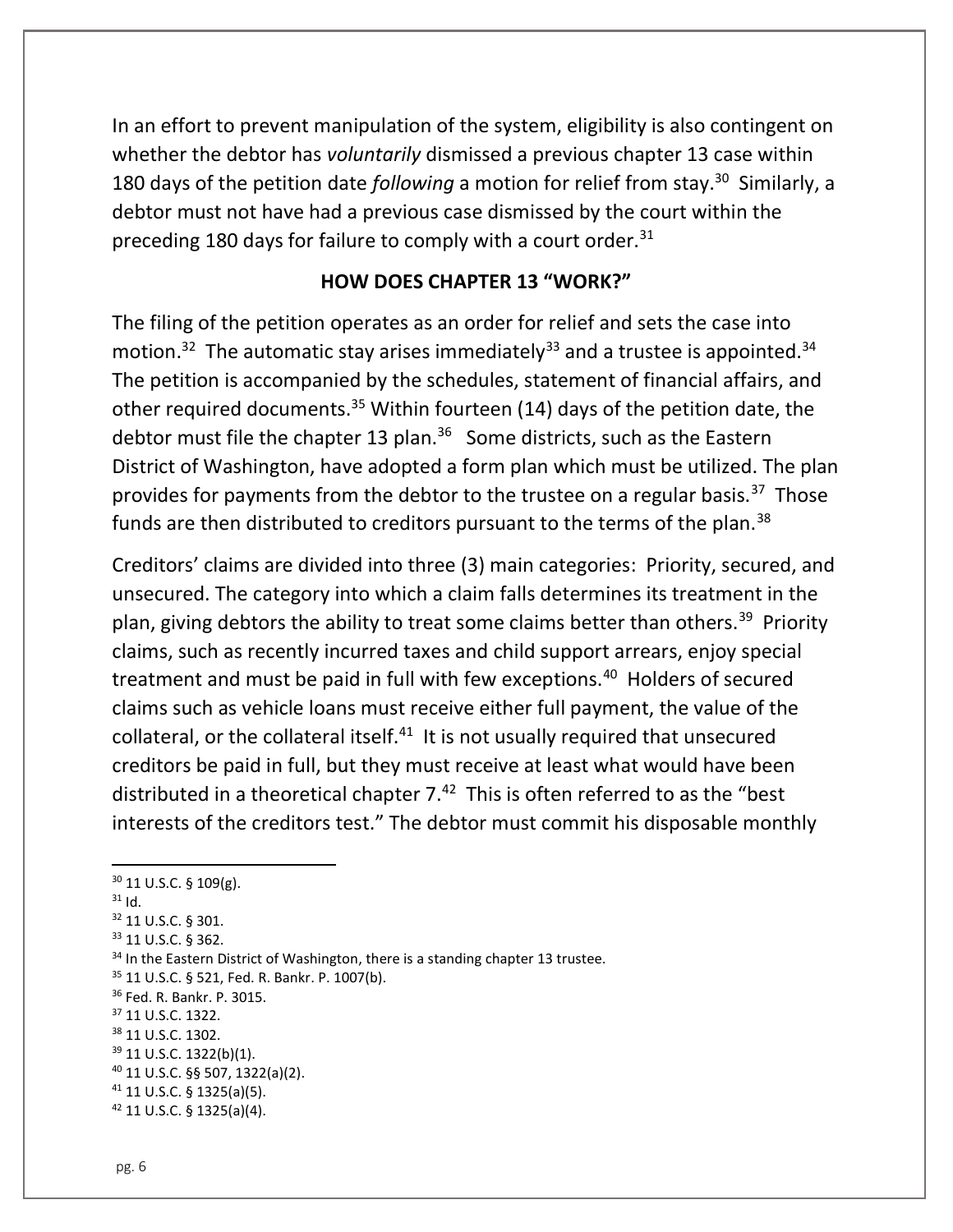income to the funding of the plan; disposable income is what remains after payment of reasonable and necessary monthly expenses.<sup>43</sup> If the debtor's "current monthly income" is greater than the state median income, the term of the plan must be five (5) years and pay a certain amount of his unsecured debt.<sup>44</sup> This is otherwise known as the "means test," the mechanics of which are outside the scope of these materials.

Approximately two (2) months following the filing of the case, the court holds a confirmation hearing.<sup>45</sup> During the hearing, the court rules on whether the plan is feasible and otherwise meets the standards for confirmation.<sup>46</sup> Feasibility requires the debtor to demonstrate that he can make all payments under the plan and comply with the plan.<sup>47</sup> The best way to demonstrate feasibility is to begin making plan payments prior to the confirmation hearing as required under Section 1326(a). If the debtor can show an ability to make the required payments, then it is likely the court will give him the opportunity to attempt to comply with the terms of the plan.<sup>48</sup>

In order to be confirmable, the plan must also be proposed in good faith.<sup>49</sup> This is a vague, often subjective standard. Good faith under Section 1325(a)(3) is neither defined by statute nor explained in legislative history.<sup>50</sup> In the Ninth Circuit, bad faith is determined based on the totality of the circumstances. $51$  Factors include, for example, the debtor's employment history and ability to earn, the accuracy of the debtor's schedules and whether inaccuracies are an attempt to mislead the court, and the extent to which secured claims are modified.<sup>52</sup>

Creditors and other parties-in-interest, such as the trustee, may object to confirmation.<sup>53</sup> If the plan is not confirmable, the debtor may modify his plan or

<sup>43</sup> 11 U.S.C. § 1325(b)(1)(B).

<sup>44</sup> 11 U.S.C. §§ 1322(d), 1325(b).

<sup>45</sup> 11 U.S.C. § 1324.

<sup>46</sup> 11 U.S.C. § 1325.

 $47$  11 U.S.C. § 1325(a)(6), In re Terry, 630 F.2d 634 (8<sup>th</sup> Cir. 1980).

<sup>48</sup> See In re Ryals, 5 B.R. 522 (Bankr. E.D. Tenn. 1980).

<sup>49</sup> 11 U.S.C. 1325(a)(3).

<sup>50</sup> In re Goeb,675 F.2d 1386, 1389-90 (9th Cir. 1982).

 $51$  In re Goeb, 675 F.2d. 1386 (9<sup>th</sup> Cir. 1982); In re Padilla, 213 B.R. 349 (9<sup>th</sup> Cir. BAP 1997).

<sup>52</sup> In re Warren, 89 B.R. 87, 93 (9th Cir. BAP 1988).

<sup>53</sup> Fed. R. Bankr. P. 2002(b).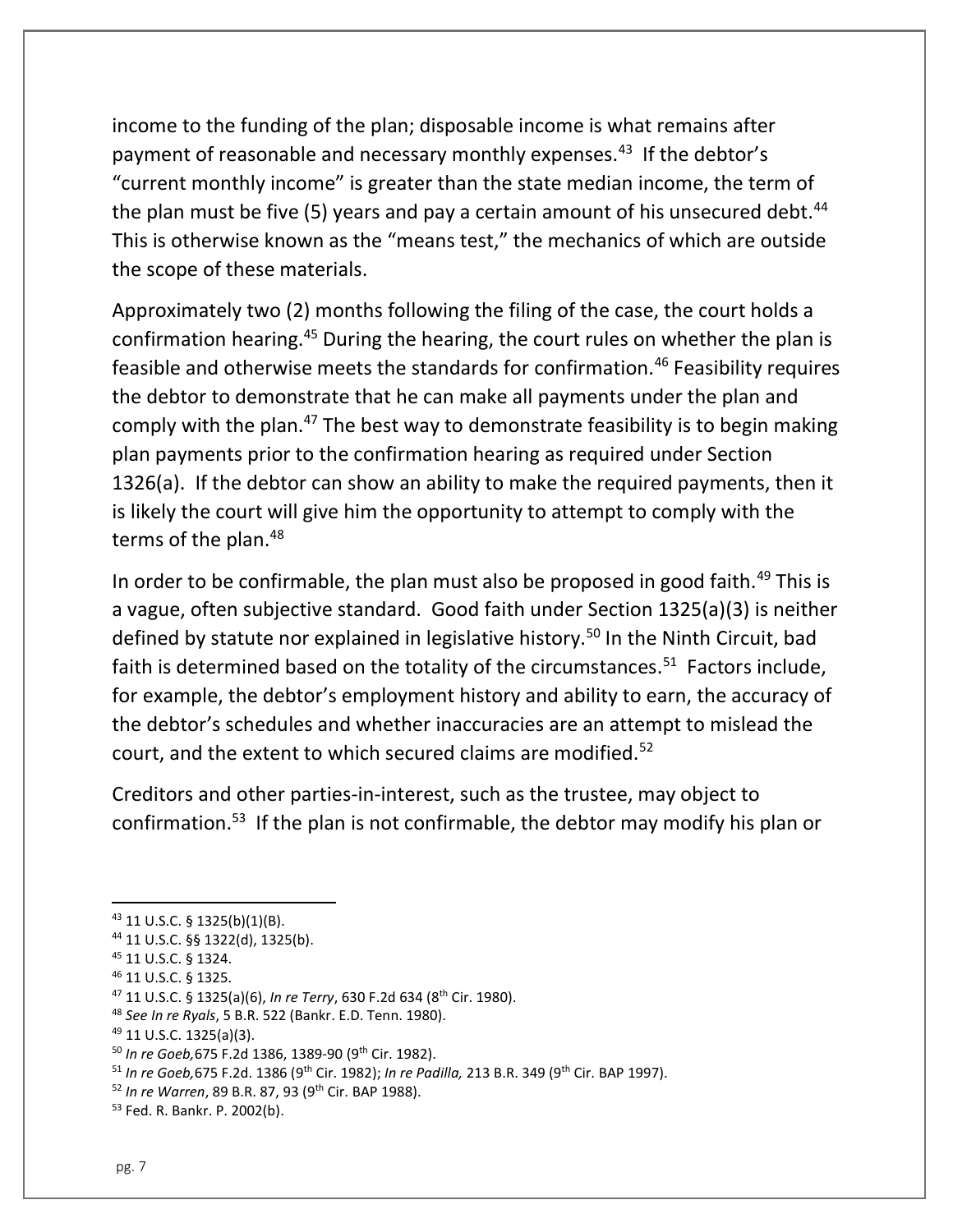convert the case to a chapter  $7.54$  Otherwise, the case is ultimately dismissed.<sup>55</sup> The confirmed plan operates as an order and binds the debtor and all creditors.<sup>56</sup> Should the debtor fail to make plan payments, to pay any domestic support obligations, or to file tax returns during the pendency of the plan, the case may be dismissed or converted to chapter 7 prior to plan completion.<sup>57</sup> Upon the successful completion of the plan, the court "shall grant the debtor a discharge…"<sup>58</sup> The discharge releases the debtor from liability for any dischargeable debt.<sup>59</sup>

## PART 3

# THE ADVANTAGES OF CHAPTER 13

Under the right circumstances, chapter 13 offers numerous advantages over chapter 7. Perhaps most notably, chapter 13 affords the debtor an opportunity to reorganize his finances without having to liquidate assets. Chapter 13 also enables a debtor to retain collateral, such as vehicles, while making installment payments through the plan under often modified contractual terms. Chapter 13 can also force the holder of a nondischargeable claim into an installment plan for the plan term. The following is a discussion of these advantages and other lesserknown but important relief available exclusively in chapter 13.

#### FLEXIBILITY

Perhaps one of the most appealing features of chapter 13 is its flexibility. Chapter 13 is voluntary and, although the plan must conform to the standards set forth in Sections 1322 and 1325, it is ultimately the debtor who dictates its terms.<sup>60</sup> Under Section 1325(b)(3), if the debtor's current monthly income is less than or equal to

<sup>54</sup> 11 U.S.C. §§ 1307, 1323.

<sup>55</sup> 11 U.S.C. § 1307(c).

<sup>56</sup> 11 U.S.C. § 1327.

<sup>57</sup> 11 U.S.C. §1307(c), (e).

<sup>58</sup> 11 U.S.C. § 1328(a).  $59$  Id.

<sup>60</sup> 11 U.S.C. §§ 1307, 1322, and 1325.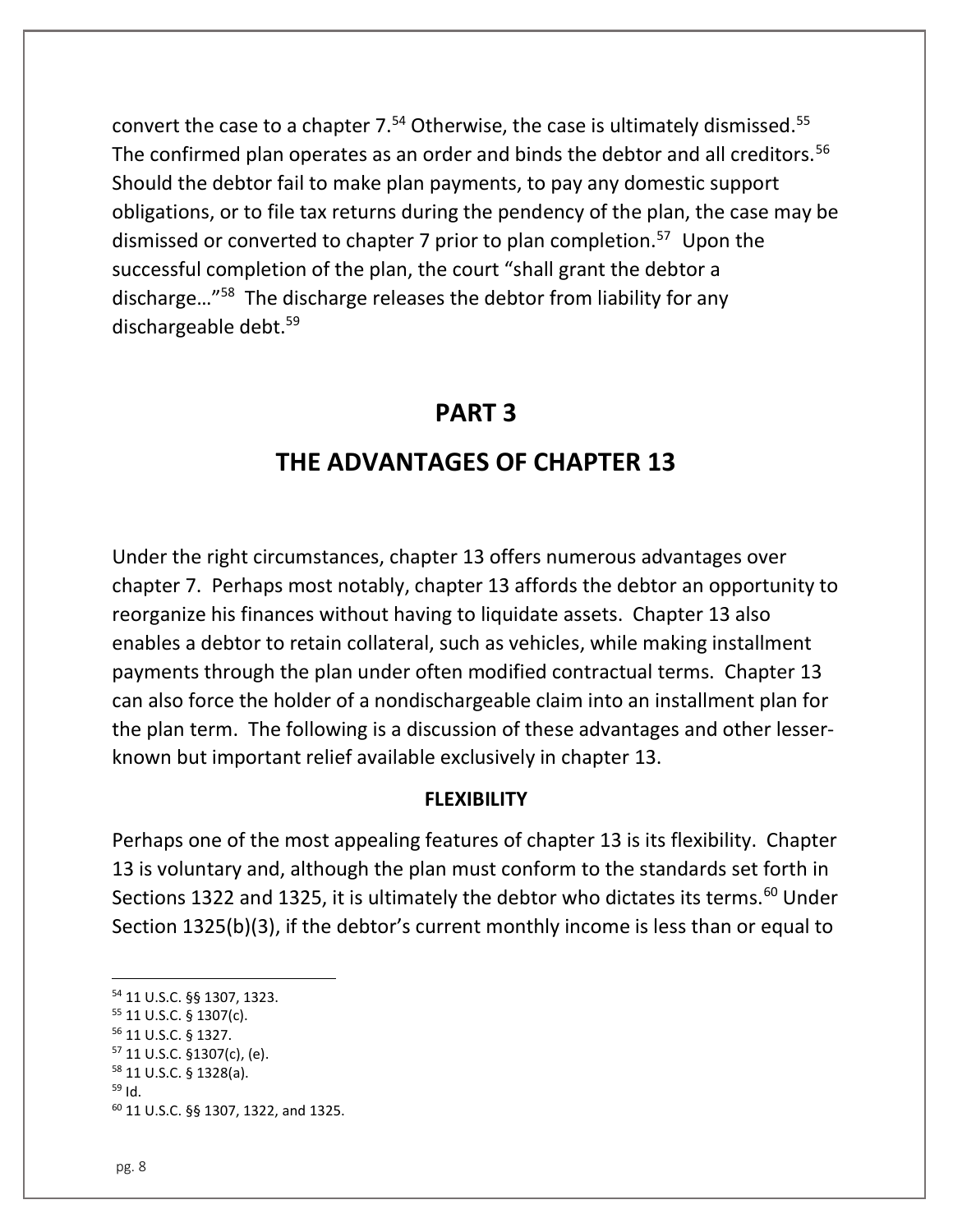the state median, plan payments are largely dependent on his average monthly income and expenses (disposable income). $61$  Plan payments are calculated using a combination of disposable income and the amount necessary to accomplish the debtor's goals. $62$  If the debtor's current monthly income is above the state median, he loses some flexibility because the requisite dividend to unsecured creditors is based on a fictional disposable income which is the product of a formula set forth in Section 1325. Practically speaking, however, it is not very often that the formula results in a payment that exceeds the debtor's ability to pay based on actual disposable income.

Although a confirmed chapter 13 plan is an order which binds the debtor and all creditors under Section 1327, it is also fluid. If a debtor experiences an unanticipated change in circumstances, the code provides a means by which to deal with the change. Section 1329(a) allows the debtor to modify the confirmed plan to increase or lower payments based on the debtor's financial condition. Post-confirmation modifications must conform to the same standards for confirmation as the original plan and are subject to objection by the trustee and creditors.<sup>63</sup>

#### RETENTION OF NONEXEMPT PROPERTY

One of the principal functions of a chapter 7 trustee is to collect and liquidate nonexempt assets for the benefit of unsecured creditors.<sup>64</sup> If a debtor has significant nonexempt assets that would be liquidated in a chapter 7, a chapter 13 is generally preferable. Although the property which the debtor may claim as exempt is identical in either chapter, chapter 13 allows the debtor to retain the nonexempt property in exchange for paying to unsecured creditors the amount they would have received in a theoretical chapter 7.<sup>65</sup> The chapter 13 debtor essentially "buys back" his nonexempt property from his unsecured creditors.

 $61$  11 U.S.C. §1325(b)(2). <sup>62</sup> See, i.e. 11 U.S.C. § 1325(a)(5). <sup>63</sup> 11 U.S.C. § 1329(b). <sup>64</sup> 11 U.S.C. § 704(a). 65 11 U.S.C. § 1325(a)(4).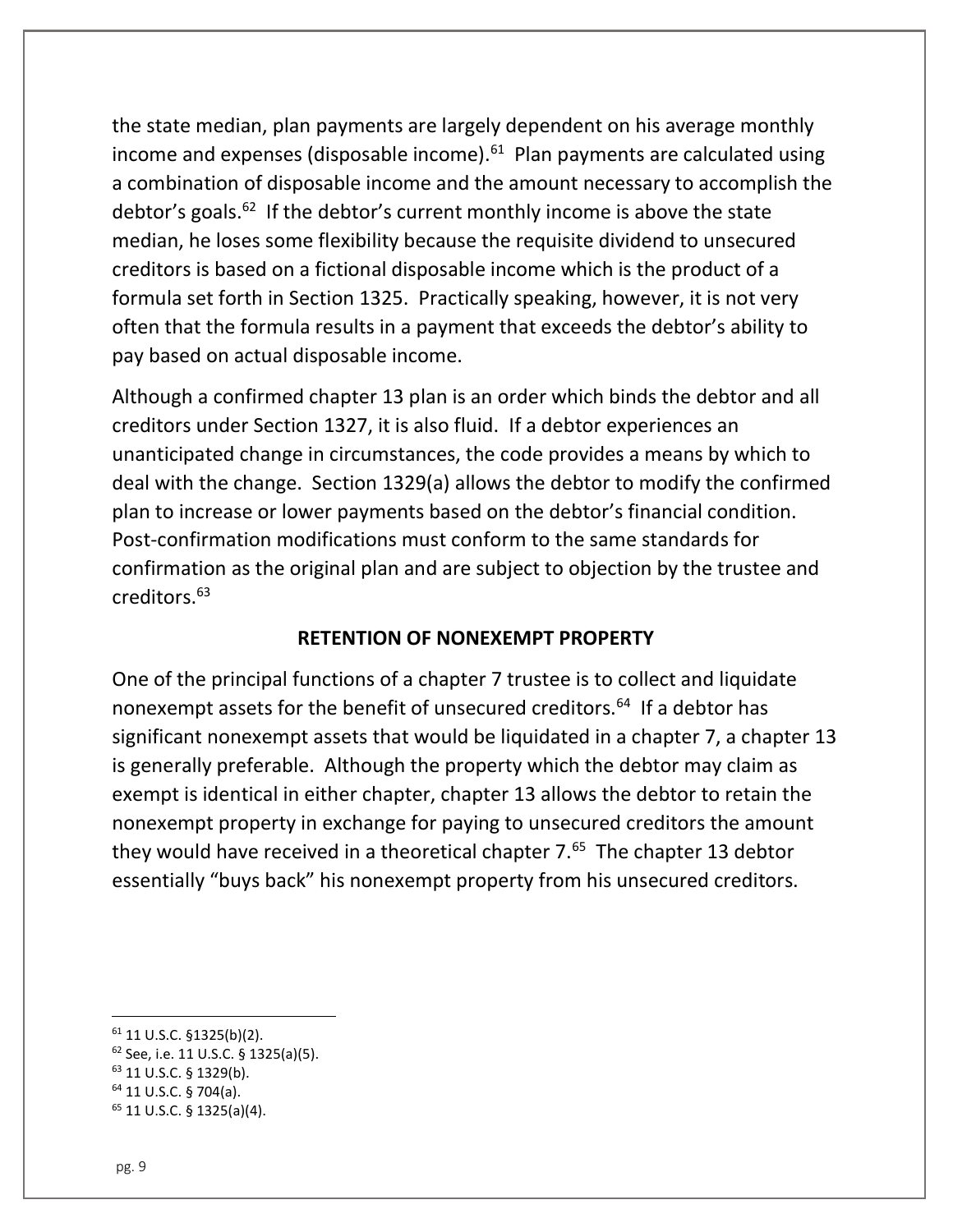### FORECLOSURE PREVENTION

Individuals may use a chapter 13 in order to save their home from foreclosure. The automatic stay stops the foreclosure proceeding immediately upon the filing of the petition.<sup>66</sup> Chapter 13 then enables the debtor to cure mortgage arrears over a reasonable period of time (within the plan term) and without interest.<sup>67</sup> This right to cure is not available under chapter 7. In the case of a long-term debt (a debt which extends beyond the plan term), the debtor must also maintain the ongoing mortgage payments.<sup>68</sup>

Curing the pre-petition arrears does not enable the debtor to otherwise modify the rights of a holder of a claim secured only by an interest in the debtor's principal residence.<sup>69</sup> A plan cannot, for example, alter the contractual interest rate or the amount of the ongoing monthly payments. Courts have found that when a plan otherwise conforms with Sections 1325(a) and 1322(b)(5), a "cure" is not a "modification" and it thus does not violate the anti-modification provisions.<sup>70</sup>

## MODIFICATION OF SECURED CREDITORS' RIGHTS ("CRAMDOWNS") AND LIEN STRIPPING

Chapter 13 debtors may generally modify the rights of secured creditors whose claims are not secured only by a security interest in real property which is the debtor's principal residence.<sup>71</sup> This right, commonly referred to as a "cramdown," is perhaps most commonly exercised in the context of vehicle loans and is not available in chapter  $7^{2}$  [In chapter 7, the debtor's only options with respect to such claims are to redeem the collateral, surrender the collateral, or to continue paying under the terms of the original contract.]<sup>73</sup> Under the right circumstances, Section 1322(b)(2) essentially allows the debtor to refinance the debt, spread out the payments, and "cram" the balance down to the value of the collateral; any

<sup>66</sup> 11 U.S.C. §362(a).

 $67$  11 U.S.C. § 1322(b)(3), (5); In re Hatcher, 202 B.R. 626 (Bankr E.D.Okla. 1996), affirmed in part 208 B.R. 959, affirmed 133 F. 3d 932.

 $68$  Id.

<sup>69</sup> 11 U.S.C. § 1322(b)(2).

 $70$  In re Litton, 330 F.3d 636 (4<sup>th</sup> Cir. 2003).

 $71$  Id.

<sup>72</sup> Dewsnup v. Timm, 502 U.S. 410, 112 S. Ct. 773 (1992).

<sup>73</sup> 11 U.S.C. § 521(a)(2).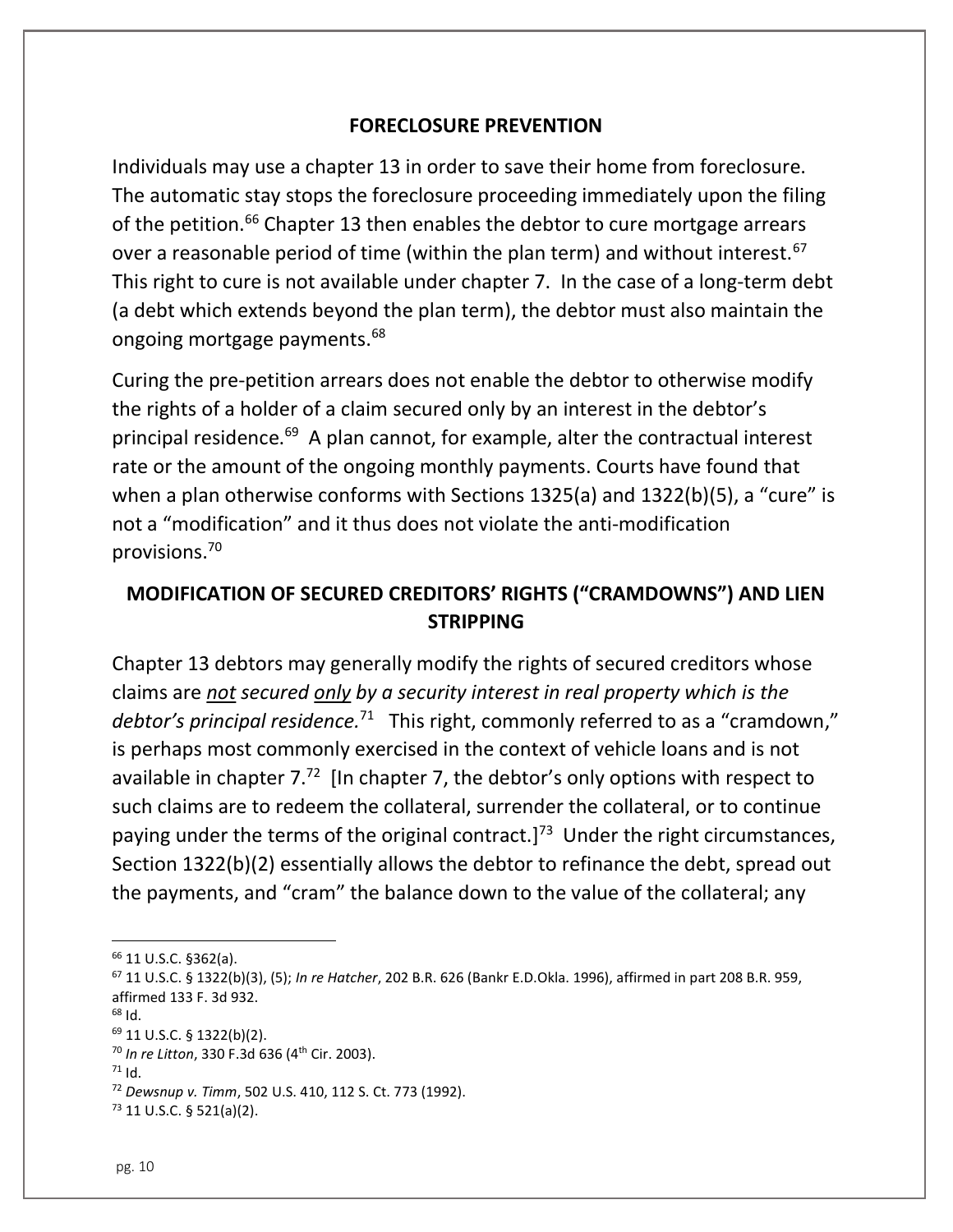unsecured portion of the claim is then treated the same as other general unsecured claims. The right to "cram down" a secured claim extends to all terms of the original contract unless otherwise limited by the code; these limitations are discussed below in further detail.

The power of a chapter 13 debtor to "cram down" secured claims can often dramatically reduce a debtor's total monthly cash outflow. This is because only the secured portion of the claim need be paid through the plan and with interest.<sup>74</sup> The secured portion of the claim is limited to the replacement value of the collateral on the date of the petition.<sup>75</sup> Below is a simple illustration of a cramdown.

|                 | pursuant to original contract | under plan                  |
|-----------------|-------------------------------|-----------------------------|
|                 |                               |                             |
| secured claim   | \$20,000 (balance of loan)    | \$10,000 (collateral value) |
| interest rate   | 27.99%                        | 5%                          |
| monthly payment | \$785.00                      | \$299.71 (over 36 months)   |

Under the right circumstances, some loans can be modified to such an extent that the entire monthly chapter 13 plan payment is less than the original installment payments.

The right to modify also extends to many short-term mortgages. Section 1322(c)(3) provides that notwithstanding the anti-modification provisions of 1322(b)(2), when the last contractual payment is due within the plan term, the plan may modify the creditor's rights pursuant to Section 1325(a)(5). In such cases, the debtor may generally pay only the allowed secured claim, modify the payments and interest rates, and classify the unsecured portion of the claim as unsecured in the plan.<sup>76</sup> Additionally, the anti-modification provision of Section 1322(b)(2) does not apply if the creditor is secured by property in addition to the debtor's principal residence. For example, mortgages and deeds of trust may

<sup>74</sup> 11 U.S.C. §§ 506(b), 1325(a)(5); Till v. SCS Credit Corp., 539 U.S. 925, 123 S.Ct.2572 (2003) (The appropriate interest rate is "prime-plus," based on the federal prime rate plus an adjustment to account for the increased risk presented by a bankruptcy borrower).

 $75$  11 U.S.C. § 506(a)(2); Associates Commercial Corp. v. Rash, 520 U.S.953, 117 S.Ct. 1879 (1997). <sup>76</sup> In re Paschen, 296 F.3d 1203(11<sup>th</sup> Cir. 2002).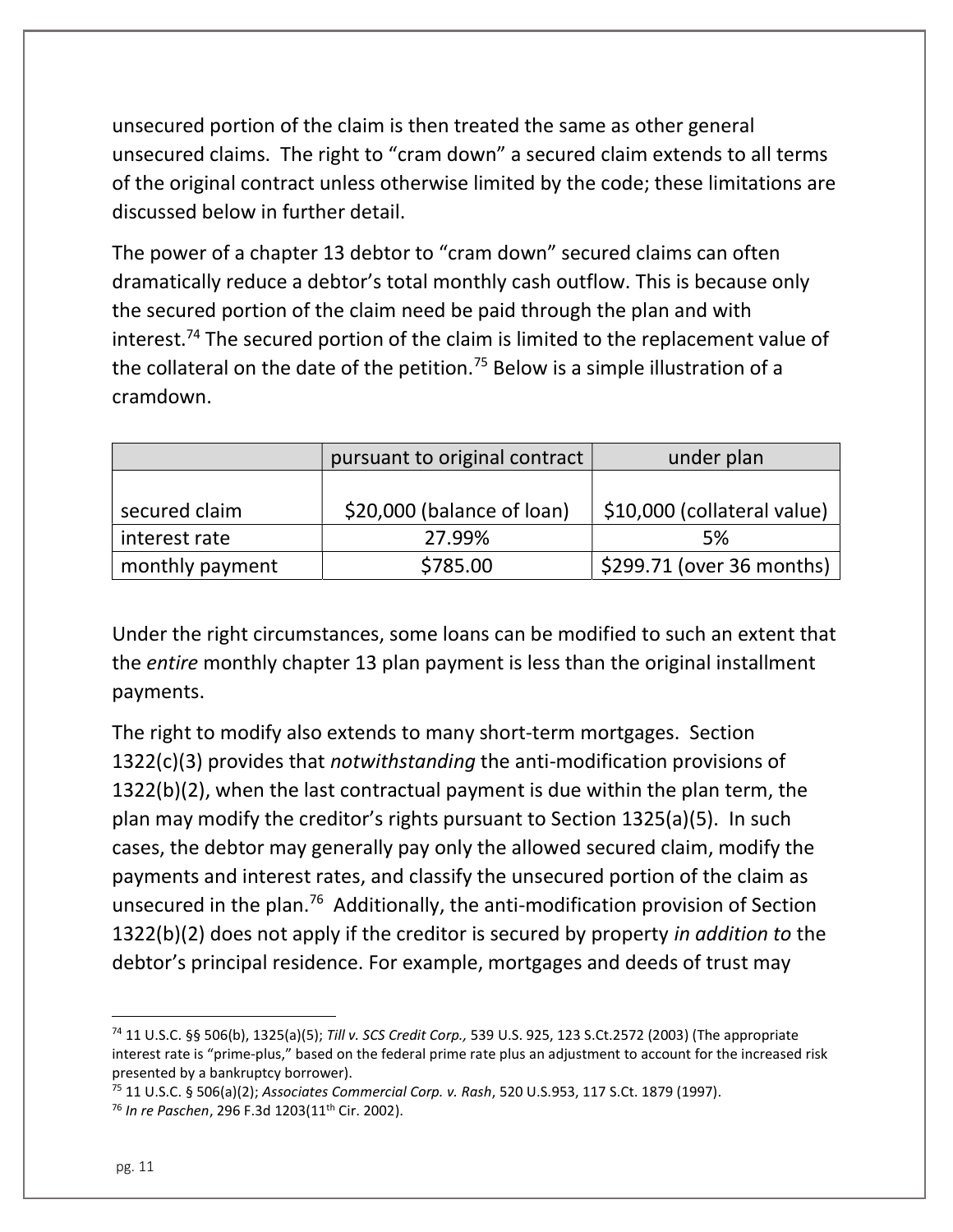include clauses granting security interests in appliances, rents, or escrow accounts.<sup>77</sup>

A chapter 13 debtor's right to bifurcate secured claims is subject to important limitations. Under Section 1325(a), claims secured by vehicles purchased for the personal use of the debtor within 910 days of the petition cannot be crammed down to the value of the collateral. However, the other contractual terms of socalled "910 claims," such as the interest rate and monthly payments, may be modified if the balance of the claim is paid in full through the plan.<sup>78</sup> Section 1325(a) also prohibits the cramdown of purchase money security interests in collateral other than a vehicle when purchased within one year of the petition.

As stated above, a chapter 13 debtor cannot modify the rights of the holder of a claim secured solely by the debtor's principal residence.<sup>79</sup> This prohibition applies only to a secured claim; if a claim is wholly unsecured, even if based on an obligation secured by the debtor's principal residence, it can be modified and treated as an unsecured claim; the lien is avoided upon successful completion of the plan.<sup>80</sup> This occurs in cases in which a junior mortgage is totally unsecured because the senior liens equal or exceed the property's value.<sup>81</sup> Additionally, a partially secured mortgage may be modified (crammed down) if the collateral is not the debtor's principal residence. $82$ 

The anti-modification provisions do not apply to liens that are not security interests in real estate. When collateral is both the debtor's principal residence and personal property under nonbankruptcy law, such as in the case of a mobile home, the lien may be stripped to the value of the collateral and the loan crammed down as described in the preceding section. $83$ 

## CO-DEBTOR STAY WITH RESPECT TO CONSUMER DEBTS

As previously mentioned, the automatic stay provided for in Section 362 may be bankruptcy's most powerful provision. As a companion statute, Section 1301

<sup>82</sup> 11 U.S.C. § 1322(b)(2).

 $77$  Sapos v. Provident Inst. Of Sav., 967 F.2d 918 (3 $rd$  Cir. 1992).

<sup>78</sup> 11 U.S.C. § 1325(a).

<sup>79</sup> 11 U.S.C. §1322(b(2).

<sup>80 11</sup> U.S.C. §§ 506(a)(1), 1322(b)(2); Zimmer v. PSB Lending Corp., 313 F.3d 1220 (9<sup>th</sup> Cir. 2002).

 $81$  Nobleman v. American Savings Bank, 508 U.S. 324, 113 S. Ct. 2106, 124 L Ed.2<sup>nd</sup> 228 (1993).

<sup>83</sup> In re Thompson, 217 B.R. 375 (B.A.P. 2<sup>nd</sup> Cir. 1998).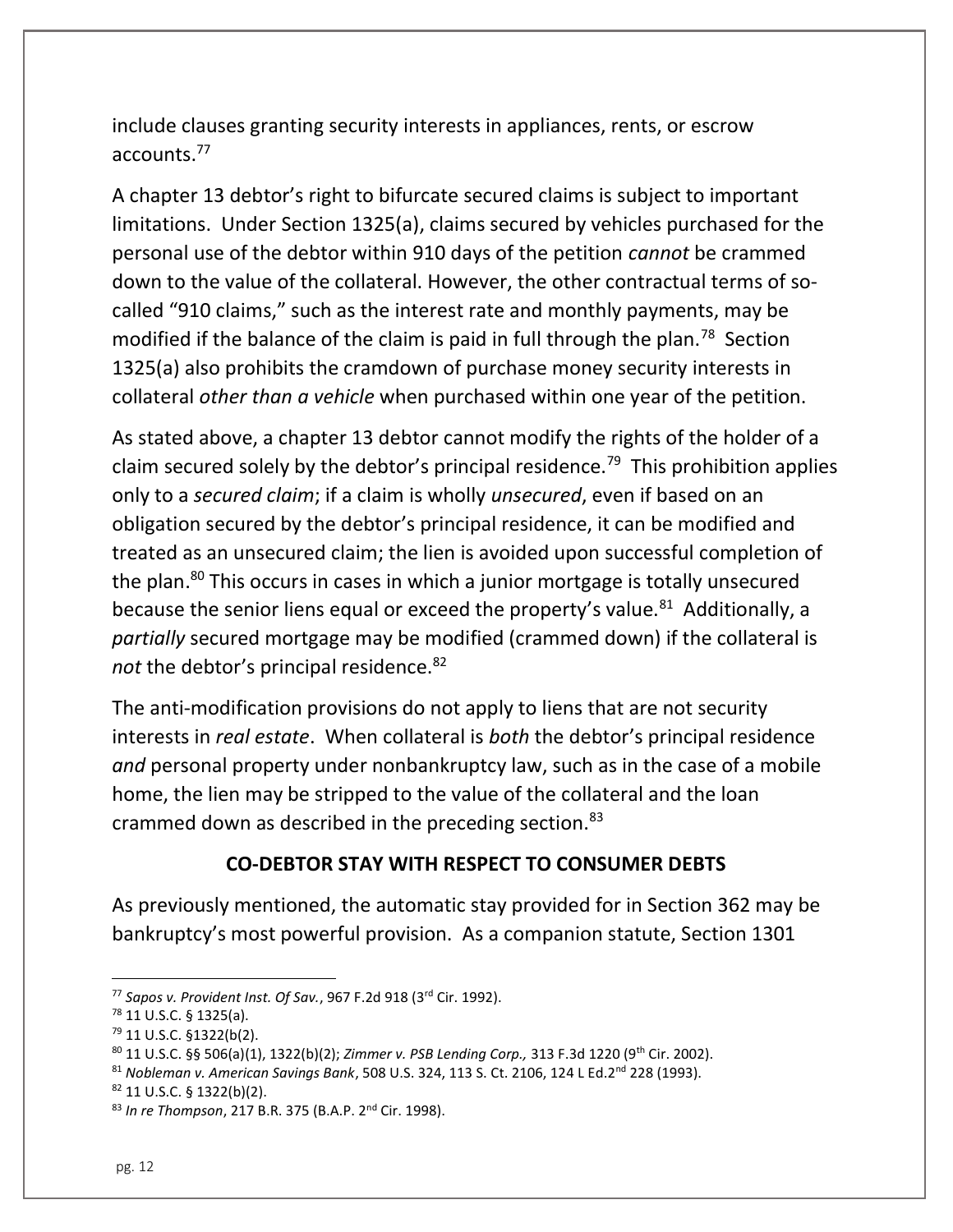enjoins creditors from taking any action to collect all or part of a consumer debt from a non-filing co-debtor, such as a co-signor, when the plan provides for full payment of such claims.<sup>84</sup> Unless a creditor obtains relief from the co-debtor stay, it protects the co-debtor for the entire term of the plan.<sup>85</sup> Relief from the codebtor stay may be available in limited circumstances, such as when the debtor's proposed plan does not provide for full payment of the claim.<sup>86</sup>

### INELIGIBILITY FOR DISCHARGE UNDER CHAPTER 7

Under Section 109, any individual residing, domiciled, or owning property or a business in the United States may file a chapter 7.<sup>87</sup> However, that an individual may file a chapter 7 does not necessarily mean he is entitled to a discharge under chapter 7. The broad right to file chapter 7 is subject to limitations which often lead an individual debtor to chapter 13, either at the outset of the case or later by conversion.<sup>88</sup>

Section 727(a) lists the various bars to chapter 7 discharge. Most commonly, a discharge under chapter 7 is unavailable if a debtor received a discharge in a chapter 7 case filed less than eight (8) years earlier or in a chapter 13 case filed less than six (6) year earlier (unless the previous chapter 13 plan paid all or all or a significant portion of unsecured claims).  $89$  Under Section 1328(f), a debtor who previously received a discharge under chapter 7 becomes eligible for a discharge under chapter 13 four (4) years after the filing of a chapter 7 and two (2) years after the filing of a chapter 13. If a debtor is time-barred from receiving a discharge under chapter 7, chapter 13 may be his best and only option for relief.

An individual debtor may also be ineligible for discharge under chapter 7 if such discharge would be an "abuse." Section 707(b)(1) provides for median income and means tests which are designed to determine whether a debtor should be in chapter 13 rather than chapter 7 based on his income and expenses as calculated

<sup>88</sup> 11 U.S.C. §§ 706, 707.

89 11 U.S.C. § 727(a)(8), (9).

<sup>84 11</sup> U.S.C. § 101 defines "consumer debt" as debt incurred by an individual primarily for a personal, family, or household purpose.

<sup>85</sup> 11 U.S.C. § 1301(c).

<sup>86</sup> 11 U.S.C. §1301(c); In re Fink, 115 B.R. 113 (Bankr. S.D. Ohio 1990).

<sup>&</sup>lt;sup>87</sup> But see 11 U.S.C. § 109(g) which limits the eligibility of individuals to file if they had a previous case dismissed within the preceding 180 days for failure to abide by court orders OR voluntarily dismissed a case following a motion for relief from stay.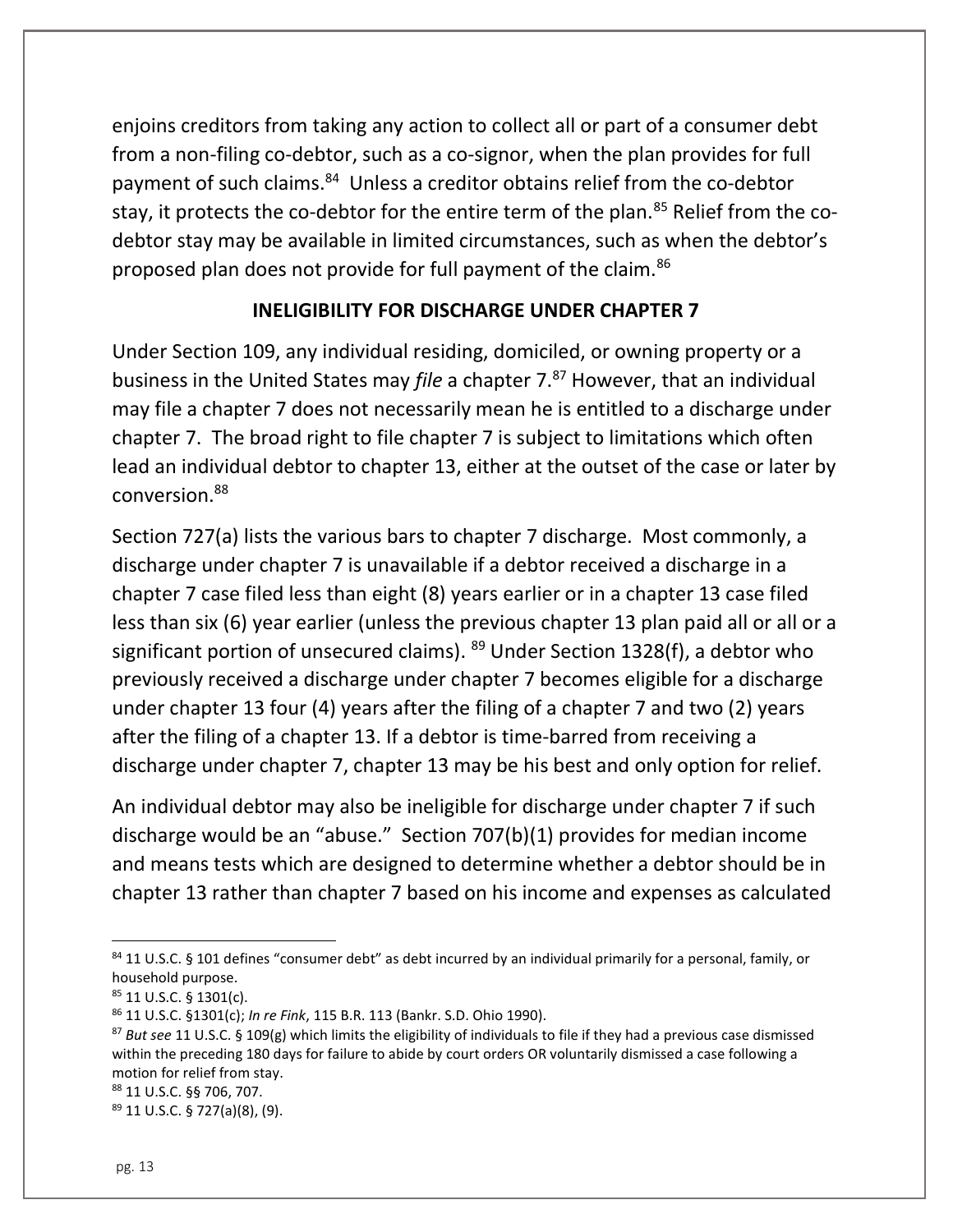under the code. Even if a debtor survives the means test under Section 707(b)(1), he may still be ineligible for chapter 7 under Section 707(b)(3) if his actual income and expenses demonstrate that he can make some form of debt repayment in chapter 13; this is otherwise known as the "totality of the circumstances test." After considering all reasonable monthly expenses, a debtor with any meaningful disposable income will fail the totality of the circumstances test and his case will likely be dismissed or converted to a chapter 13. Practically speaking, the income of some individuals is simply too high to qualify for discharge under chapter 7, making chapter 13 their only option.

## THE "SUPER DISCHARGE"

As stated above, the chief goal of most bankruptcies is the discharge. Some debts are never dischargeable, such as domestic support obligations.<sup>90</sup> However, an important feature of the chapter 13 discharge is that it includes some types of debt not dischargeable in chapter 7. Section 523(a) specifies the general exceptions to discharge. Section 1328(a) specifies the exceptions to discharge in chapter 13; certain sub-sections of Section 523 are not included in the list of exceptions to discharge in chapter 13. Some of the debts discharged in chapter 13 which are *not* discharged in chapter 7 include:

- a. Willful and malicious injury to property (but not persons). Section 523(a)(6);
- b. Tax penalties and other penalties owed to governmental units, such as civil traffic fines. Section 523(a)(7);
- c. Debts incurred to pay nondischargeable tax obligations (i.e. credit cards). Section 523(a)(14);
- d. Debts arising from property settlements in divorce or separation proceedings. Section 523(a)(15).

90 11 U.S.C. § 523(a).